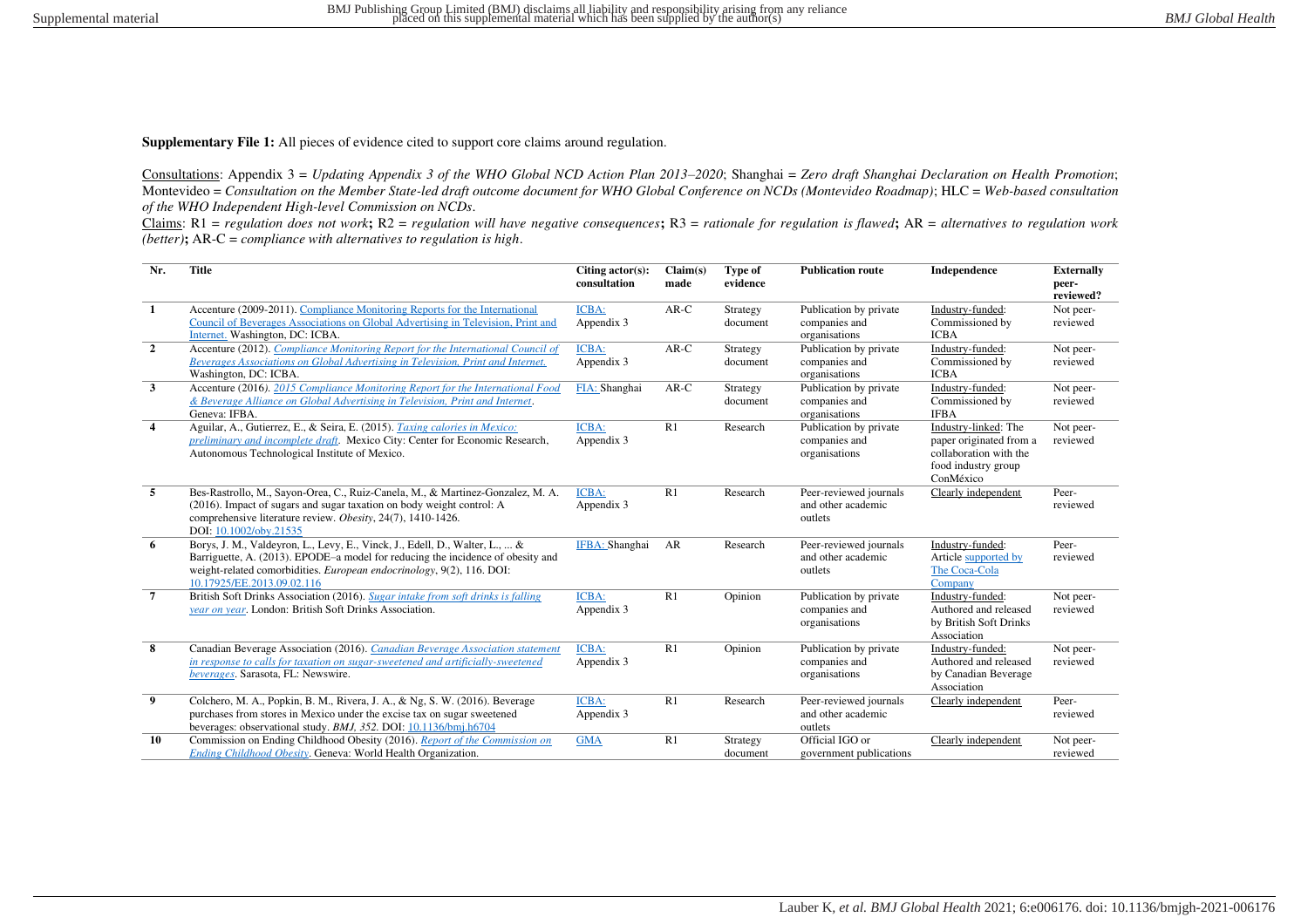|    |                                                                                                                                                                                                                                                                  | (now Consumer<br><b>Brands</b><br>Association):<br>Appendix 3                                     |                      |                      |                                                          |                                                                                                                                                                                                                                                                  |                       |
|----|------------------------------------------------------------------------------------------------------------------------------------------------------------------------------------------------------------------------------------------------------------------|---------------------------------------------------------------------------------------------------|----------------------|----------------------|----------------------------------------------------------|------------------------------------------------------------------------------------------------------------------------------------------------------------------------------------------------------------------------------------------------------------------|-----------------------|
| 11 | Dietary Guidelines Advisory Committee (2015). Scientific Report of the 2015<br>Dietary Guidelines Advisory Committee. Washington, DC: U.S. Department of<br>Agriculture.                                                                                         | ICBA:<br>Appendix 3                                                                               | R <sub>3</sub>       | Strategy<br>document | Official IGO or<br>government publications               | Clearly independent                                                                                                                                                                                                                                              | Not peer-<br>reviewed |
| 12 | Dobbs, R., Sawers, C., Thompson, F., Manyika, J., Woetzel, J. R., Child, P.,  &<br>Spatharou, A. (2014). Overcoming obesity: an initial economic analysis. New<br>York, NY: McKinsey Global Institute.                                                           | IFBA:<br>Montevideo &<br>Shanghai;<br>FIA:<br>Montevideo;<br><b>ICBA: HLC &amp;</b><br>Montevideo | $AR(x3)$ .<br>R1(x2) | Research             | Publication by private<br>companies and<br>organisations | Appears independent                                                                                                                                                                                                                                              | Not peer-<br>reviewed |
| 13 | Drenkard, S. & Shupert, C. (2017). Soda Tax Experiment Failing in Philadelphia<br>Amid Consumer Angst and Revenue Shortfalls. Fiscal Fact, 555.                                                                                                                  | ICBA:<br>Montevideo &<br><b>HLC</b>                                                               | R2(x2)               | Research             | Publication by private<br>companies and<br>organisations | Industry-linked:<br>Publishing Tax<br>Foundation board of<br>Directors included<br>PepsiCo executive at<br>time of writing.                                                                                                                                      | Not peer-<br>reviewed |
| 14 | Economist Intelligence Unit (2017). Tackling obesity in ASEAN: Prevalence,<br>impact, and guidance on interventions. London: Economist Intelligence Unit.                                                                                                        | FIA:<br>Montevideo                                                                                | AR                   | Research             | Publication by private<br>companies and<br>organisations | Industry-linked:<br>Commissioned by<br>ARoFIIN, a partnership<br>FIA is a member of                                                                                                                                                                              | Not peer-<br>reviewed |
| 15 | Ecorys (2014). Food taxes and their impact on competitiveness in the agri-food<br>sector, a study. Brussels: European Competitiveness and Sustainable Industrial<br>Policy Consortium.                                                                           | ICBA:<br>Appendix 3;<br>BLL:<br>Montevideo                                                        | R1 & R2<br>(x2)      | Research             | Publication by private<br>companies and<br>organisations | Appears independent                                                                                                                                                                                                                                              | Not peer-<br>reviewed |
| 16 | Fairhead, H. (2016). The unintended consequences of the sugar tax. London:<br>TaxPayers' Alliance.                                                                                                                                                               | <b>ICBA: HLC</b>                                                                                  | R <sub>2</sub>       | Opinion              | Publication by private<br>companies and<br>organisations | Appears independent<br>(intransparent funding)                                                                                                                                                                                                                   | Not peer-<br>reviewed |
| 17 | Food Industry Asia (2016). Fast Facts on Packs: GDA Nutrition Labelling Report<br>2015. Singapore: Food Industry Asia.                                                                                                                                           | FIA:<br>Montevideo,<br>Shanghai, &<br>HLC                                                         | $AR-C$<br>(x3)       | Strategy<br>document | Publication by private<br>companies and<br>organisations | Industry-funded:<br>Commissioned by FIA                                                                                                                                                                                                                          | Not peer-<br>reviewed |
| 18 | Gadah, N. S., Kyle, L. A., Smith, J. E., Brunstrom, J. M., & Rogers, P. J. (2016).<br>No difference in compensation for sugar in a drink versus sugar in semi-solid and<br>solid foods. Physiology & behavior, 156, 35-42. DOI:<br>10.1016/j.physbeh.2015.12.025 | ICBA:<br>Appendix 3                                                                               | R <sub>3</sub>       | Research             | Peer-reviewed journals<br>and other academic<br>outlets  | Industry-funded: The<br>research was funded by<br><b>Sugar Nutrition UK</b><br>(now disbanded). The<br>authors thank British<br>Sugar employees for<br>study input; last author<br>declares Coca-Cola and<br>International<br>Sweeteners Association<br>funding. | Peer-<br>reviewed     |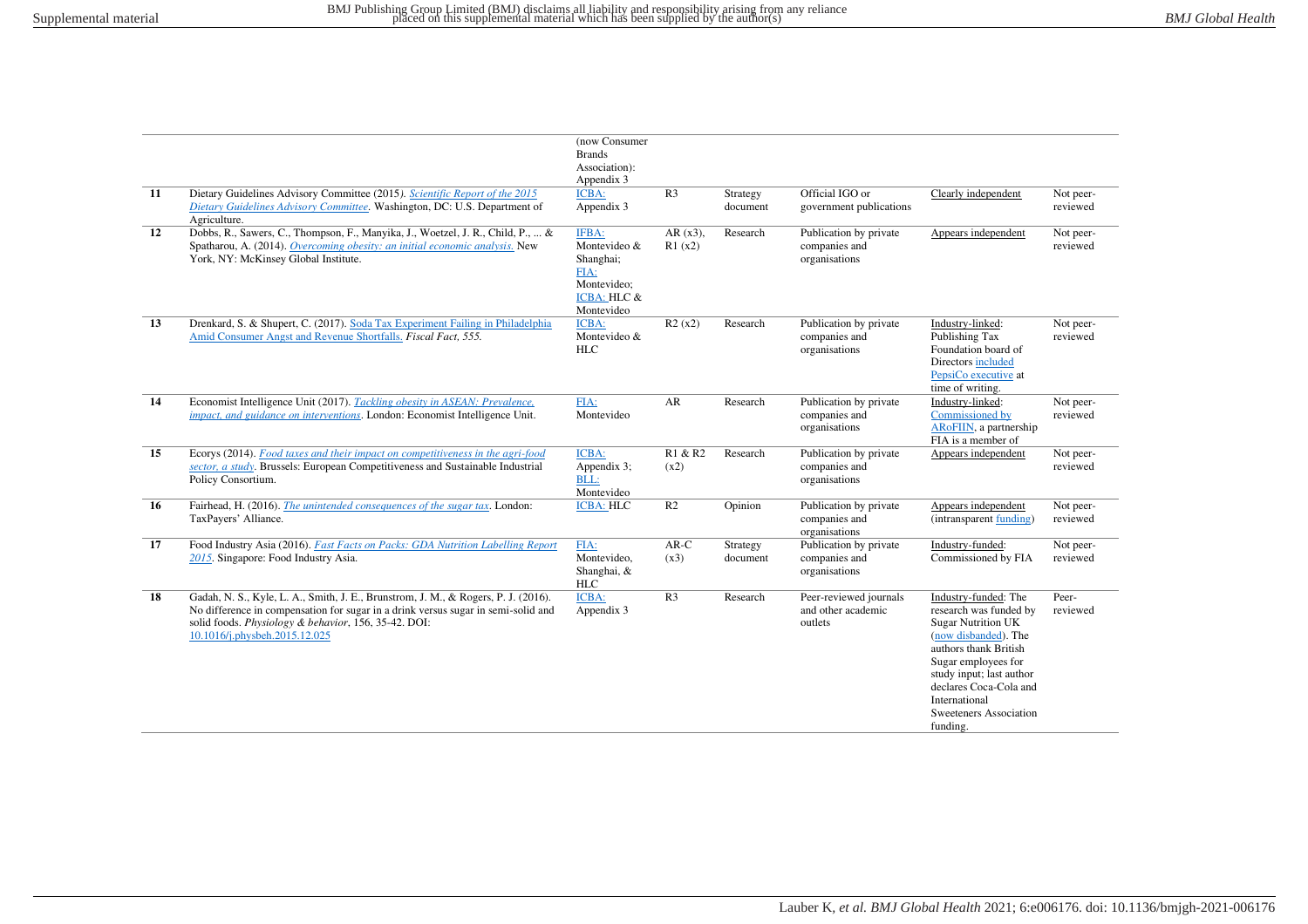| 19 | Ha, V., Cozma, A. I., Choo, V. L., Mejia, S. B., de Souza, R. J., & Sievenpiper, J.<br>L. (2015). Do fructose-containing sugars lead to adverse health consequences?<br>Results of recent systematic reviews and meta-analyses. Advances in Nutrition,<br>6(4), 504S-511S. DOI: 10.3945/an.114.007468                      | ICBA:<br>Appendix 3                  | R <sub>3</sub> | Research                             | Peer-reviewed journals<br>and other academic<br>outlets  | Industry-linked:<br>Multiple authors<br>declare funding from<br>food industry entities in<br>the 'author disclosures'<br>section.                                                                                            | Peer-<br>reviewed     |
|----|----------------------------------------------------------------------------------------------------------------------------------------------------------------------------------------------------------------------------------------------------------------------------------------------------------------------------|--------------------------------------|----------------|--------------------------------------|----------------------------------------------------------|------------------------------------------------------------------------------------------------------------------------------------------------------------------------------------------------------------------------------|-----------------------|
| 20 | Hanks, A., Wansink, B., Just, D., Smith, L., Cawley, J., Kaiser, H.,  & Schulze,<br>W. (2013). From Coke to Coors: a field study of a fat tax and its unintended<br>consequences. Journal of Nutrition Education and Behavior, 45(4), S40. DOI:<br>10.1016/j.jneb.2013.04.108                                              | ICBA:<br>Appendix 3                  | R1, R2         | Research<br>(conference<br>abstract) | Peer-reviewed journals<br>and other academic<br>outlets  | Industry-linked: $1st$ &<br>$2nd$ author declared<br>McDonald's funding in<br>the same year (see e.g.,<br>here).                                                                                                             | Not peer<br>reviewed  |
| 21 | Kahn, R., & Sievenpiper, J. L. (2014). Dietary sugar and body weight: have we<br>reached a crisis in the epidemic of obesity and diabetes?: we have, but the pox on<br>sugar is overwrought and overworked. Diabetes Care, 37(4), 957-962. DOI:<br>10.2337/dc13-2506                                                       | ICBA:<br>Appendix 3                  | R <sub>3</sub> | Research                             | Peer-reviewed journals<br>and other academic<br>outlets  | Industry-funded:<br>Funding declaration<br>includes grants from<br>The Coca-Cola<br>Company and other<br>food industry entities                                                                                              | Peer-<br>reviewed     |
| 22 | Kees, J., & Fitzgerald, M. P. (2016). Who Uses Facts Up Front? A Baseline<br>Examination of Who is Using Standardized Front-of-Package Nutrition<br>Disclosures. Journal of Consumer Affairs, 50(2), 458-470. DOI:<br>10.1111/joca.12090                                                                                   | GMA:<br>Appendix $3 &$<br>Montevideo | AR(x2)         | Research                             | Peer-reviewed journals<br>and other academic<br>outlets  | Industry-linked: 1st<br>author was working as<br>a consultant for the<br><b>Grocery Manufacturers</b><br>Association at the time                                                                                             | Peer-<br>reviewed     |
| 23 | Kees, J., Royne, M. B., & Cho, Y. N. (2014). Regulating front-of-package<br>nutrition information disclosures: A test of industry self-regulation vs. other<br>popular options. Journal of Consumer Affairs, 48(1), 147-174. DOI:<br>10.1111/joca.12033                                                                    | GMA:<br>Appendix $3 &$<br>Montevideo | AR(x2)         | Research                             | Peer-reviewed journals<br>and other academic<br>outlets  | Industry-linked: 1st<br>author was working as<br>a consultant for the<br><b>Grocery Manufacturers</b><br>Association at the time                                                                                             | Peer-<br>reviewed     |
| 24 | Kolish, D., Enright, M., & Oberdorff, B. (2014). The Children's Food and<br>Beverage Advertising Initiative in Action: A Report on Compliance and Progress<br>During 2013. Arlington, VA: Council of Better Business Bureaus.                                                                                              | GMA:<br>Appendix $3 &$<br>Montevideo | $AR-C$<br>(x2) | Strategy<br>document                 | Publication by private<br>companies and<br>organisations | Industry-funded: No<br>clear note on funding<br>but published by<br>CFBAI and written by<br>its staff. CFBAI is a<br>self-regulatory<br>programme by food<br>and beverage<br>producers.                                      | Not peer-<br>reviewed |
| 25 | Mexico's National Health Survey (2016), ENSANUT                                                                                                                                                                                                                                                                            | ICBA:<br>Montevideo &<br><b>HLC</b>  | R1             | Data without<br>analysis             | Official IGO or<br>government publications               | Clearly independent                                                                                                                                                                                                          | Not peer-<br>reviewed |
| 26 | Noronha, J. C., Choo, V., Mejia, S. B., Viguiliouk, E., Jayalath, V., Braunstein, C.,<br>& Sievenpiper, J. (2016). Liquid Calories from Sugars Do Not Increase Body<br>Weight More than Solid Calories: A Systematic Review and Meta-Analysis of<br>Controlled Feeding Trials. The FASEB Journal, 30(1_supplement), 906-6. | ICBA:<br>Appendix 3                  | R <sub>3</sub> | Research<br>(conference<br>abstract) | Peer-reviewed journals<br>and other academic<br>outlets  | Industry-linked:<br>Toronto 3D Knowledge<br>Synthesis and Clinical<br><b>Trials Foundation</b><br>(listed as affiliation for<br>all authors) received<br>multiple Coca-Cola<br>grants between 2014-<br>2016; Sievenpiper has | Not peer-<br>reviewed |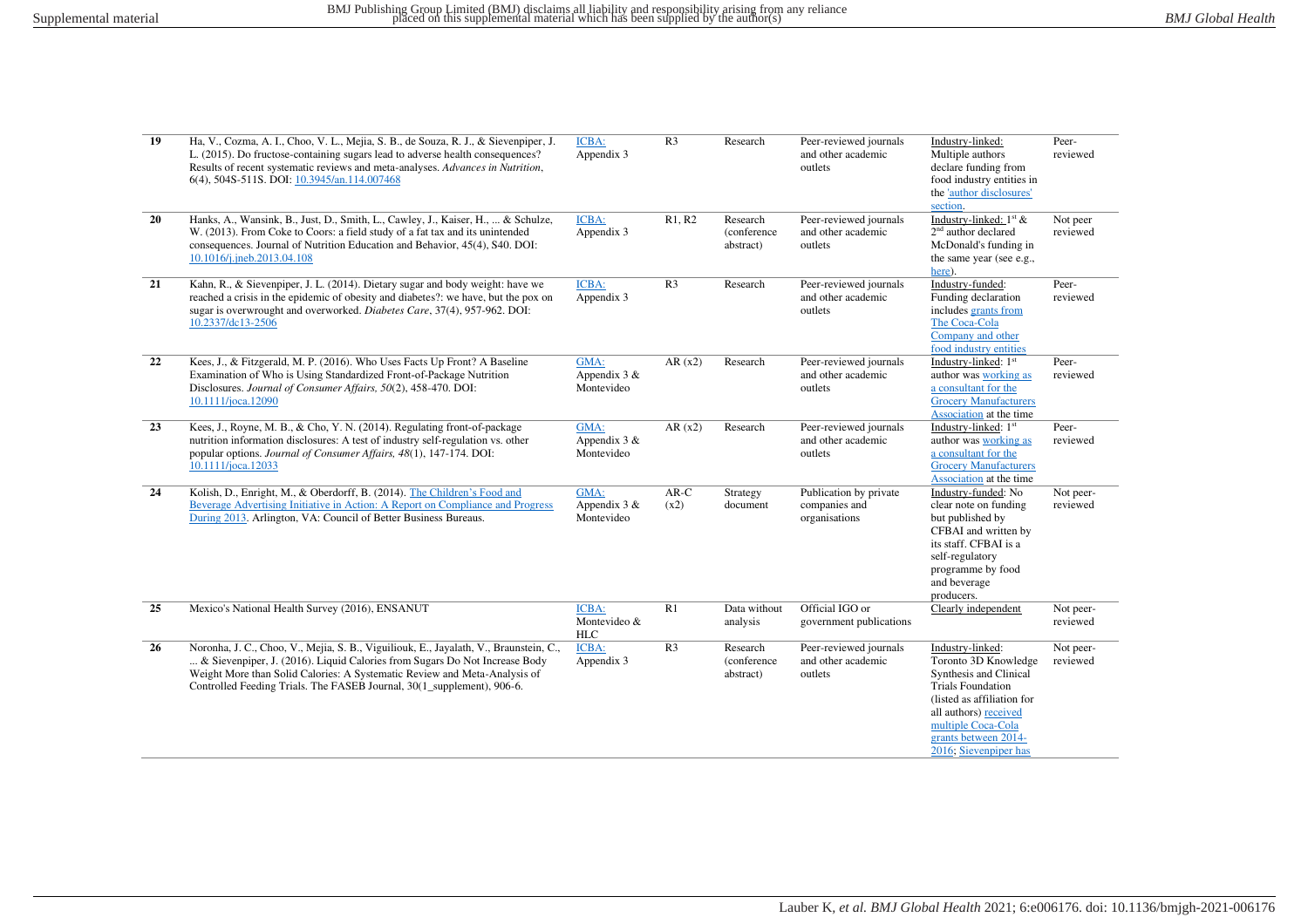|    |                                                                                                                                                                                                                                                                                                                                                                           |                                       |                              |          |                                                          | received Coca-Cola<br>funding: Kendall<br>2declared exhaustive<br>conflicts of interest                                                                             |                       |
|----|---------------------------------------------------------------------------------------------------------------------------------------------------------------------------------------------------------------------------------------------------------------------------------------------------------------------------------------------------------------------------|---------------------------------------|------------------------------|----------|----------------------------------------------------------|---------------------------------------------------------------------------------------------------------------------------------------------------------------------|-----------------------|
| 27 | Oxford Economics (2017). The economic impact of philadelphia's beverage tax.<br>https://www.oxfordeconomics.com/my-oxford/projects/426008                                                                                                                                                                                                                                 | <b>ICBA: HLC</b>                      | R <sub>2</sub>               | Research | Publication by private<br>companies and<br>organisations | Industry-funded                                                                                                                                                     | Not peer-<br>reviewed |
| 28 | Oxford Economics & International Tax and Investment Center (2016) The impact<br>of selective food and non-alcoholic beverage taxes. Oxford: Oxford Economics.                                                                                                                                                                                                             | ICBA:<br>Appendix $3 &$<br><b>HLC</b> | $R1(x2)$ ,<br>R <sub>2</sub> | Research | Publication by private<br>companies and<br>organisations | Industry-linked: ITIC<br>founding members<br>include PepsiCo; OE<br>clients include The<br>Coca-Cola Company &<br>PepsiCo                                           | Not peer-<br>reviewed |
| 29 | Quirmbach, D., Cornelsen, L., Jebb, S. A., Marteau, T., & Smith, R. (2018). Effect<br>of increasing the price of sugar-sweetened beverages on alcoholic beverage<br>purchases: an economic analysis of sales data. <i>J Epidemiol Community Health</i> ,<br>72(4), 324-330.                                                                                               | <b>ICBA: HLC</b>                      | R <sub>2</sub>               | Research | Peer-reviewed journals<br>and other academic<br>outlets  | Industry-linked: 3rd<br>author has received<br>industry funding for a<br>number of projects<br>between 2004 & 2015.                                                 | Peer-<br>reviewed     |
| 30 | Rippe, J. M., & Angelopoulos, T. J. (2016). Added sugars and risk factors for<br>obesity, diabetes and heart disease. International Journal of Obesity, 40(S1), S22.<br>DOI: 10.1038/ijo.2016.10                                                                                                                                                                          | ICBA:<br>Appendix 3                   | R <sub>3</sub>               | Research | Peer-reviewed journals<br>and other academic<br>outlets  | Industry-linked: 1st<br>author declares funding<br>from food industry<br>entities including Kraft<br>Foods, PepsiCo, and<br>Coca-Cola under<br>competing interests. | Peer-<br>reviewed     |
| 31 | Sarlio-Lähteenkorva, S., & Winkler, J. T. (2015). Could a sugar tax help combat<br>obesity?. BMJ, 351, h4047. DOI: 10.1136/bmj.h4047                                                                                                                                                                                                                                      | ICBA:<br>Appendix 3                   | R1, R2                       | Opinion  | Peer-reviewed journals<br>and other academic<br>outlets  | Clearly independent                                                                                                                                                 | Peer-<br>reviewed     |
| 32 | Silver, L. D., Ng, S. W., Ryan-Ibarra, S., Taillie, L. S., Induni, M., Miles, D. R.,<br>& Popkin, B. M. (2017). Changes in prices, sales, consumer spending, and<br>beverage consumption one year after a tax on sugar-sweetened beverages in<br>Berkeley, California, US: A before-and-after study. PLoS medicine, 14(4),<br>e1002283. DOI: 10.1371/journal.pmed.1002283 | ICBA:<br>Montevideo &<br><b>HLC</b>   | $R1(x2)$ ,<br>R <sub>2</sub> | Research | Peer-reviewed journals<br>and other academic<br>outlets  | Clearly independent<br>(note: last author was<br>co-investigator on a<br>Nestle Waters funded<br>project >5 years<br>previously)                                    | Peer-<br>reviewed     |
| 33 | Smith Edge, M., Toner, C., Kapsak, W. R., & Geiger, C. J. (2014). The impact of<br>variations in a fact-based front-of-package nutrition labeling system on consumer<br>comprehension. Journal of the Academy of Nutrition and Dietetics, 114(6), 843.<br>DOI: 10.1016/j.jand.2014.01.018                                                                                 | GMA:<br>Montevideo &<br>Appendix 3    | AR(x2)                       | Research | Peer-reviewed journals<br>and other academic<br>outlets  | Industry-funded:<br>Funded by the Grocery<br>Manufacturers of<br>America with a grant to<br>the International Food<br><b>Information Council</b><br>Foundation      | Peer-<br>reviewed     |
| 34 | Soon, G., Koh, Y. H., Wong, M. L., & Lam, P. W. (2008). Obesity Prevention and<br><b>Control Efforts in Singapore.</b> Singapore: The National Bureau of Asian Research.                                                                                                                                                                                                  | FIA: Shanghai                         | AR                           | Research | Publication by private<br>companies and<br>organisations | Industry-linked: NBR's<br>funders include<br><b>Starbucks</b>                                                                                                       | Not peer-<br>reviewed |
| 35 | Trumbo, P. R., & Rivers, C. R. (2014). Systematic review of the evidence for an<br>association between sugar-sweetened beverage consumption and risk of obesity.<br>Nutrition Reviews, 72(9), 566-574. DOI: 10.1111/nure.12128                                                                                                                                            | ICBA:<br>Appendix 3                   | R <sub>3</sub>               | Research | Peer-reviewed journals<br>and other academic<br>outlets  | Clearly independent<br>(note: the journal is<br>published by the                                                                                                    | Peer-<br>reviewed     |